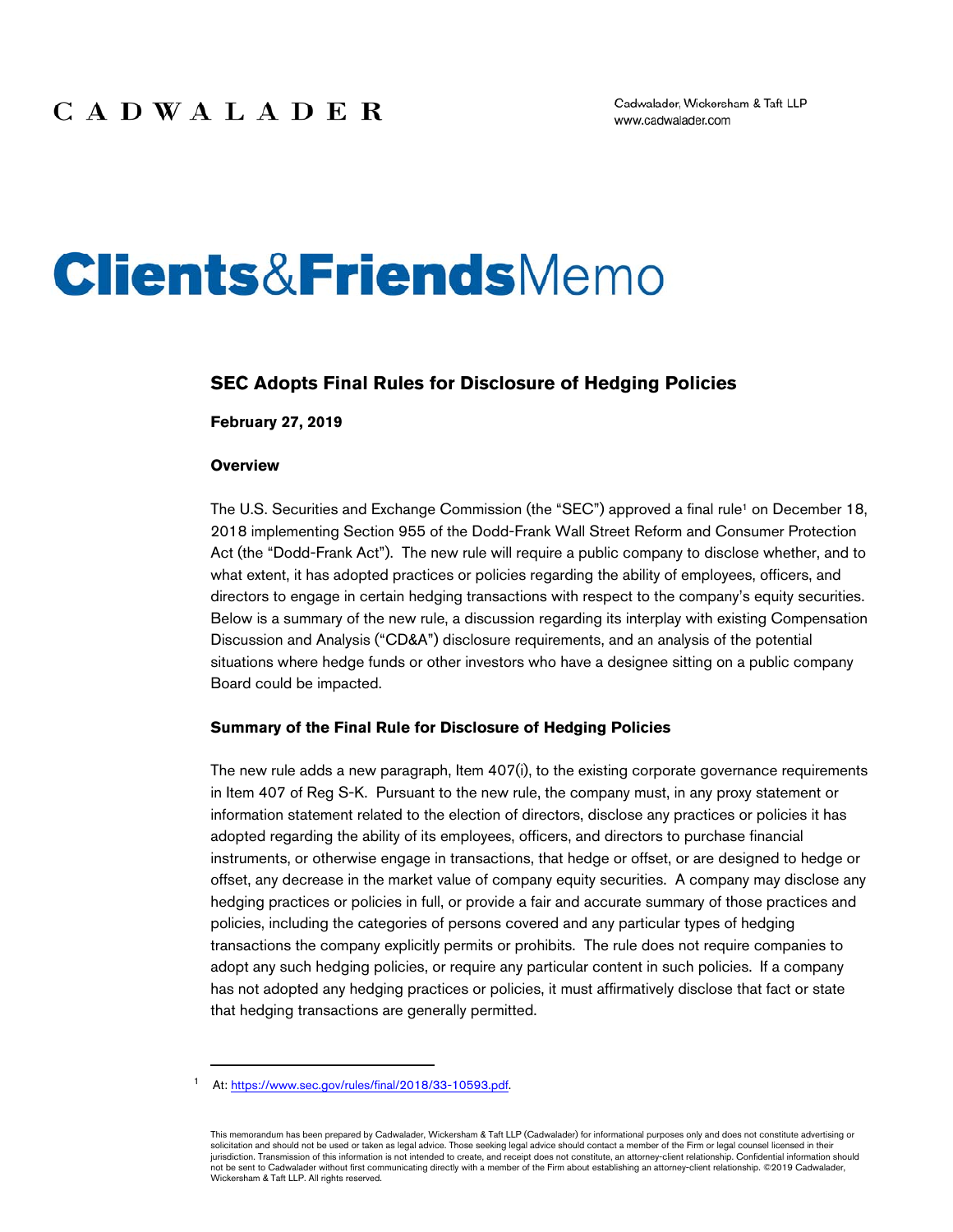## CADWALADER

## **Clients&FriendsMemo**

**Issuers Covered.** All U.S. public companies, including emerging growth companies ("EGCs"), smaller reporting companies ("SRCs") and business development companies, are subject to the new rule, although EGCs and SRCs have additional time to comply (as described below under "Timing of Implementation"). Foreign private issuers, mutual funds, closed-end funds and exchange-traded funds are not subject to the new rule.

*Categories of Persons Covered.* The rule requires a company to describe the hedging policies and practices applicable to its employees, officers or directors, or any of their "designees." The SEC did not provide a definition of "designee" or guidance on whom would be considered a designee beyond noting that it depends on the particular facts and circumstances involved. Some commentators on the proposed hedging rules release suggested that the SEC define the term "designee." For example, one comment letter recommended defining "designee" to include immediate family members and family or affiliated investment vehicles. Another comment letter recommended defining "designee" as someone specifically appointed to make decisions that the authorizing person would reasonably believe could result in the hedging of equity securities the person beneficially owned. However, the SEC declined to adopt any definition or offer any specific guidance on this topic and explained that each company would determine the scope of who is covered in its own hedging practices and policies.

*Hedging Transactions Covered.* The rule applies to the purchase of financial instruments (including prepaid variable forward contracts, equity swaps, collars, and exchange funds) or other transactions that hedge or offset, or are designed to hedge or offset, any decrease in market value of the covered equity security. Covered equity securities include equity securities issued by the company, any parent or subsidiary of the company, or any subsidiary of the parent of the company. The SEC did not define the term "hedge," but the SEC's release indicates that such term should be viewed broadly.

*Location of Disclosure.* The new disclosure is required in any proxy statement or information statement if action is to be taken with respect to the election of directors, but is not required in registration statements. The new hedging disclosures will not be deemed incorporated by reference into any Securities Act or Exchange Act filings, unless the company specifically incorporates it by reference.

**Timing of Implementation.** The rule goes into effect for proxy statements and information statements related to the election of directors during the fiscal year beginning on or after July 1, 2019. For example, for calendar-year end companies, this means the new hedging disclosure should be included in the annual proxy statement or information statement filed in 2020. EGCs and SRCs have an additional year before compliance is required ( $i.e.,$  for calendaryear end companies, the new disclosure should be included in the proxy statement or information statement filed in 2021).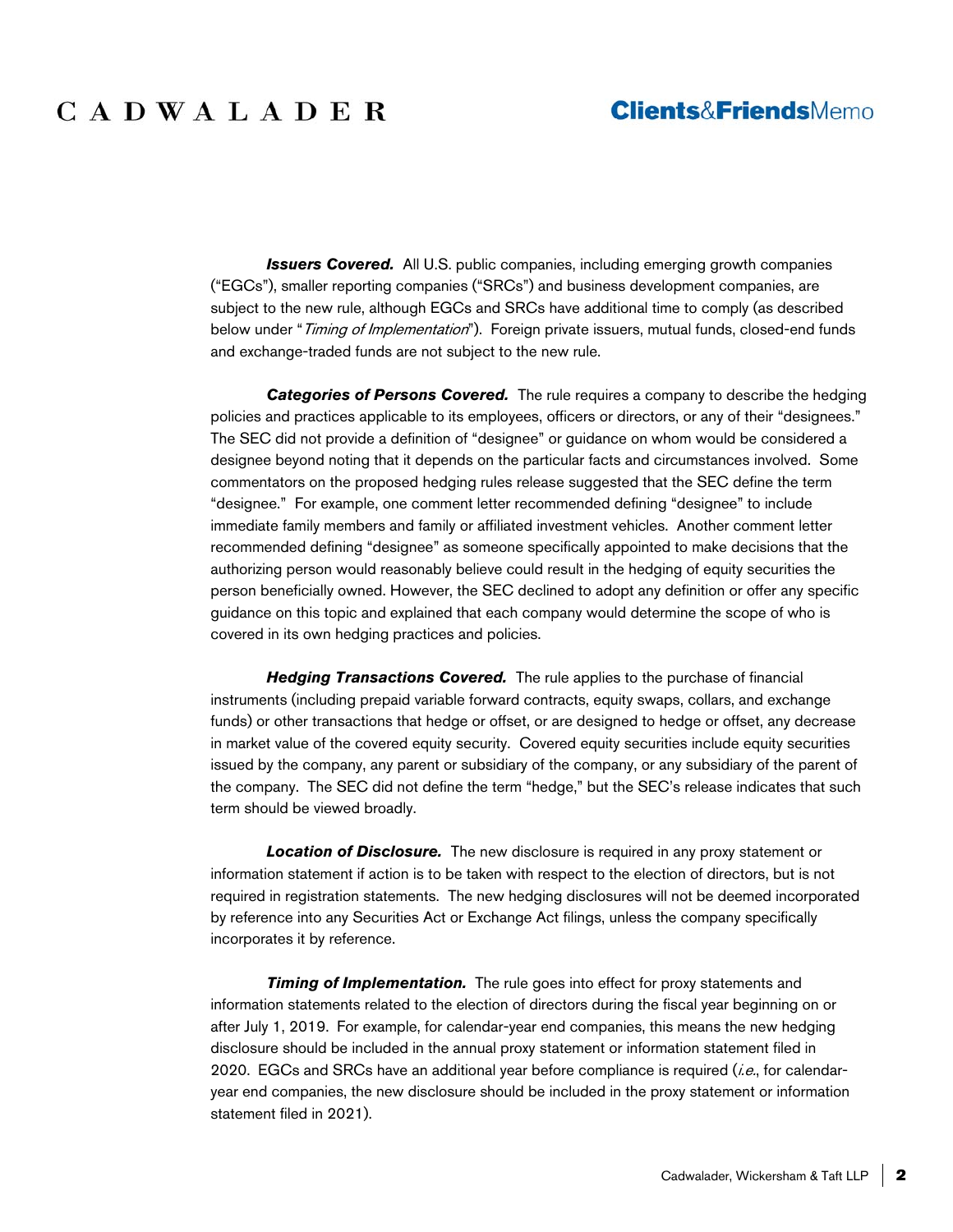# CADWALADER

## **Clients&FriendsMemo**

### **Expansion of Existing Compensation Disclosure & Analysis Disclosure**

Currently, Item 402(b) of Reg S-K requires disclosure in the CD&A of any policies on hedging by named executive officers ("NEOs"), if material. The rule amends Item 402(b) by adding an instruction that would allow companies to eliminate potentially duplicative disclosure. For example, a company may satisfy its Item 402(b) CD&A disclosure requirements by cross-referencing the new Item 407(i) disclosure if the new disclosure meets the Item 402(b) requirements.

Furthermore, the new Item 407(i) disclosure is broader than the existing Item 402(b) because Item 407(i) covers the policies that apply to all employees, directors and officers, rather than just NEOs. Additionally, EGCs and SRCs are not subject to the Item 402(b) CD&A hedging disclosure but will be subject to the new hedging disclosure rule.

### **Implications for Companies with an Investor-Designated Director on Its Board**

The main intention of the new rule is to provide disclosure on whether employees, officers and directors are allowed to engage in hedging transactions that are designed to mitigate or offset the risks inherent with equity ownership of a company's securities. Indeed, it does not require companies to have practices or policies regarding hedging, or dictate the content of any such practice or policy. Moreover, if a company does not have any practice or policy in place, it must state that fact or state that it generally permits hedging transactions. Therefore, it is likely that the new disclosure requirement will encourage companies to adopt a hedging policy that is applicable to directors in order to avoid making a disclosure that they lack such a policy or generally permit hedging. This is particularly true for EGCs and SRCs given that they are not subject to Item 402(b) and thus, may be less likely to currently have hedging policies in place.

Companies who decide to adopt or amend anti-hedging or anti-pledging policies should carefully consider the full implications of these policies and give careful consideration to whom these policies apply. If policies are drafted broadly, they could potentially cover transactions made by hedge funds or other investors that have appointed a director to the Board. These types of large financial investors often engage in ordinary course trading activities or customary margin transactions that could inadvertently become subject to the anti-hedging or anti-pledging policies. If a company's anti-hedging or anti-pledging policy does apply to a designating investor, such investor may seek a waiver to the application of these policies as they relate to such ordinary course transactions. For example, if a director is appointed to a Board pursuant to a settlement agreement with an investor, the designating investor may seek to include a provision in the settlement agreement exempting the designating investor from certain anti-hedging or anti-pledging restrictions. Furthermore, if an investor-nominated director is elected to the Board at a shareholder meeting, the nominating investor could seek to negotiate an adequate waiver from the anti-hedging or anti-pledging policy concurrently with commencement of the designee's Board service. The new